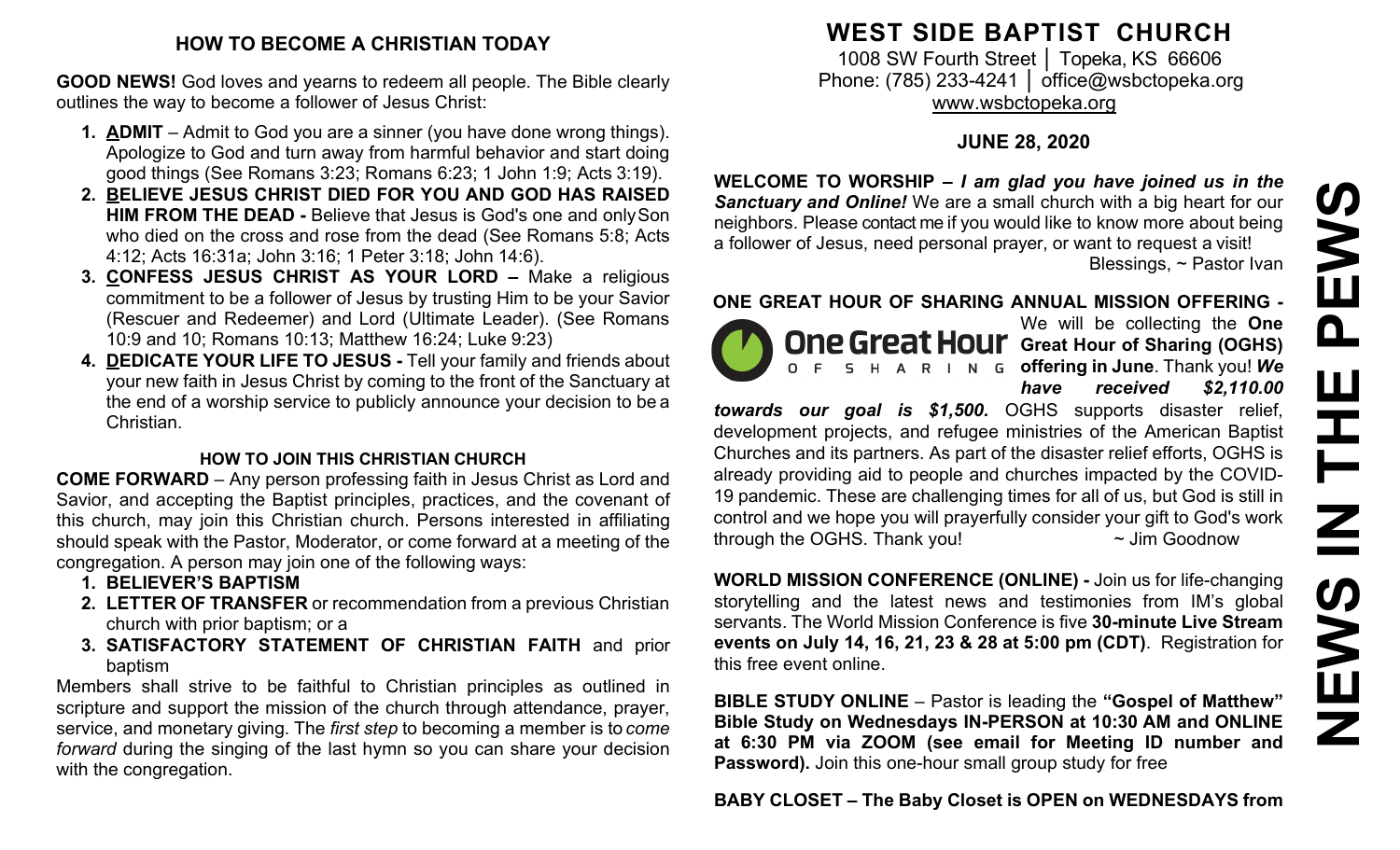**3:30 pm to 5:30 pm at the North Door.** Families can leave a message on the Baby Closet voice mail for diapers, formula, ointment, and wipes.

**CAMP CANCELED** - *We have received word from the ABCCRegion and the Green Lake Conference center: Regional camps will not be meeting in person and the Quest Camp is canceled for the 2020 summer.* 

#### **FOOD PANTRY -** Free Fruit and Vegetable Food Pantry on **Wednesdays from**



**3:30 to 5:30 pm, while supplies last**. **MOBILE SITE**: enter western PARKING LOT from 4th and CLAY Streets; do not park or exit your vehicle. Equal Opportunity. \*All food is available at no cost. **Please wear a mask or face covering to protect the health and safety of our volunteers. Volunteers are needed** 

**to serve July 15 and 22nd.** There will be no food pantry on July 1, 8, or 29 for a summer recess. The donated pallet of non-perishable items from Harvesters will be arriving **"late morning" on the 29th of June**. If you would like to be contacted when it arrives so that you can assist sorting, leave Jack Janway your contact information by text 785-220-7094, call same number and leave message, or email at [mjanway@cox.net.](mailto:mjanway@cox.net) ~ > Jack Janway, Outreach

**HAND SANITIZER –** bottles of hand sanitizer (90% alcohol) are located at key places in the Sanctuary. Please use these hand sanitizers to help keep you and others safe. Thank you!

**HOSPITAL & EMERGENCIES –** If you or a loved one is admitted to the

hospital for an emergency or for surgery, **the hospital staff and chaplains' office will NOT contact the Church Office or the Pastor**. **You or a family member must call the Church Office at (785) 233-4241 or the PASTOR at HOME (785) 267-0936**. Pastor is willing to visit the hospital and pray prior to surgeries.



**INDEPENDENCE DAY HOLIDAY –** The **Church Office will be closed on Friday, July 3** in observance of the 4<sup>th</sup> of July Independence Day holiday. The Office will reopen on Tuesday, July 7 at 8:00 AM.

**DONALD MORRIS MEMORIAL** - Don Morris was a good friend and faithful member of West Side Baptist Church in Topeka. The Church is thankful to receive memorial gifts in his memory. You may give in worship, in the Church Office, by mail, or online: **[https://west-side-baptist-church.square.site.](https://west-side-baptist-church.square.site/)** 

**OFFERING PLATES** are strategically located at the entrances of the Sanctuary.



We will not pass plates or trays. Donors can mail gifts to the Church, drop off in the secure mailbox, or give **ONLINE** at **[https://squareup.com/store/west-side-baptist](https://squareup.com/store/west-side-baptist-church)[church](https://squareup.com/store/west-side-baptist-church)**. Thank you for supporting God's work!

**SONGS IN WORSHIP –** Do you have a favorite hymn or song you would like to sing? The Worship Committee meets regularly to select music for worship services. The Committee tries to choose a variety of songs to relate with the lectionary scripture texts with an equal number of traditional and contemporary. Give your suggestions to Brice Smith (Chair) or Matthew Smith (Music Dir.).

**STRATEGIC PLAN TO REOPEN** - The Council has unanimously adopted a Strategic Plan for the Reopening of the Church building in cooperation with the State of Kansas, Shawnee County,  $\sqrt{\text{STRATEG1C}}$ and our denominational leadership. **Read the latest**   $\sim$  PLAN **revised version of The Plan at <https://wsbctopeka.org/reopen-strategic-plan>**. The

building will be **OPEN to the PUBLIC** during **PHASE 3** and afterwards of the Ad Astra: A Plan to Reopen Kansas (https://covid.ks.gov). **All religious services will be broadcast LIVE on Facebook and YouTube.** Non-religious gatherings (e.g., choirs, classes, conferences, meetings, etc.) are restricted to the mass gatherings limitations of each phase. High-risk individuals should consider providing more intensive precautions and should conduct themselves as if they are a significant risk to the high-risk individual, including staying-safe-at-home. See the Shawnee County Health Department website (https://www.snco.us/hd) for more information.

**FINANCIAL GIVING** – Thank you for the generous support of the work of God in and through West Side Baptist Church. Donations report:

|                           |    | 06-21-2020 | Y-T-D        |
|---------------------------|----|------------|--------------|
| <b>General Fund</b>       | \$ | 1,762.00   | \$80,808.62  |
| Building Fund/Cap. Cm. \$ |    | 65.00      | \$4,445.00   |
| <b>Sunday School</b>      | \$ |            | 130.25<br>S  |
| Am. OGHS                  | \$ | 11.00      | \$2,121.00   |
| Am. For Christ Offering   | \$ |            | \$2,145.00   |
| <b>Baby Closet</b>        | S  |            | \$2,275.00   |
| Fellowship/Benevolence \$ |    | 6.00       | \$3,177.00   |
| <b>ABW-LOVE Gift</b>      |    |            | 231.09<br>\$ |